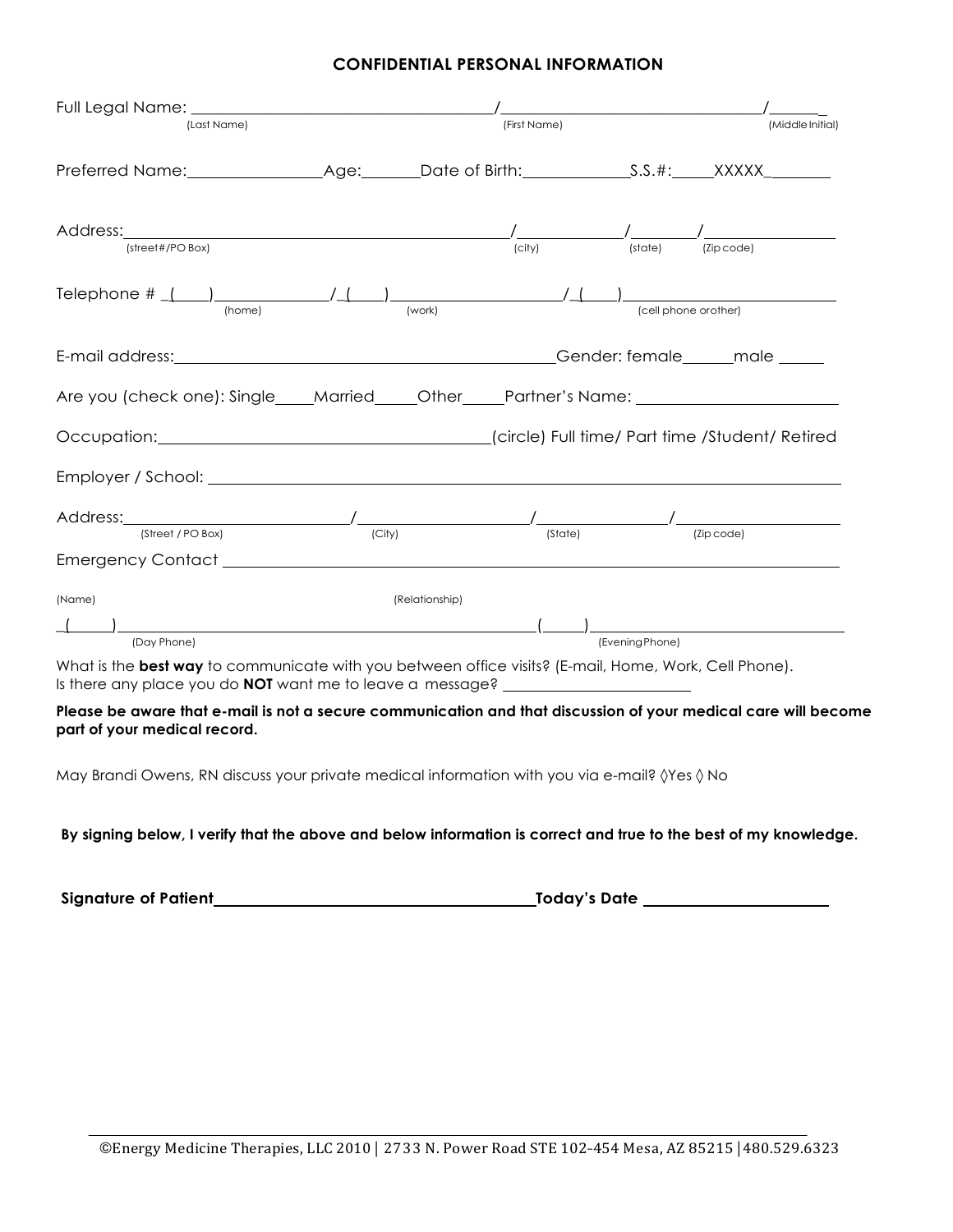## **CONFIDENTIAL HEALTH HISTORY QUESTIONNAIRE**

| What are the concerns for which you are seeking care? (Primary concern first)                                                                                                                                                                                                                 |        |        |                 |                       |                                    |                          |                          |  |
|-----------------------------------------------------------------------------------------------------------------------------------------------------------------------------------------------------------------------------------------------------------------------------------------------|--------|--------|-----------------|-----------------------|------------------------------------|--------------------------|--------------------------|--|
|                                                                                                                                                                                                                                                                                               |        |        |                 |                       |                                    |                          |                          |  |
|                                                                                                                                                                                                                                                                                               |        |        |                 |                       |                                    |                          |                          |  |
|                                                                                                                                                                                                                                                                                               |        |        |                 |                       |                                    |                          |                          |  |
|                                                                                                                                                                                                                                                                                               |        |        | (Name)          |                       |                                    | (Phone if known)         |                          |  |
|                                                                                                                                                                                                                                                                                               |        |        |                 |                       |                                    |                          |                          |  |
| What medications (prescribed or over the counter), herbs, vitamins, supplements, etc. are you                                                                                                                                                                                                 |        |        |                 |                       | <b>Medications and Supplements</b> |                          |                          |  |
| Check each that you currently use:                                                                                                                                                                                                                                                            |        |        |                 |                       |                                    |                          |                          |  |
| $\_\_$ Laxatives<br>_Pain relievers<br>_Antacids<br>_Cortisone<br>_Pain relievers<br>_Heart/Blood medication<br>_Allergy Medication<br>_Antibiotics<br>_Thyroid medication<br>_Hormones<br>Do you have any known contagious diseases at this time? $\Diamond$ Yes $\Diamond$ No If yes, what? |        |        |                 |                       |                                    |                          |                          |  |
|                                                                                                                                                                                                                                                                                               |        |        |                 | <b>Family History</b> |                                    |                          |                          |  |
|                                                                                                                                                                                                                                                                                               | Father | Mother | <b>Brothers</b> | Sisters               | Children                           | Maternal<br>Grandparents | Paternal<br>Grandparents |  |
| Ages (if living)                                                                                                                                                                                                                                                                              |        |        |                 |                       |                                    |                          |                          |  |
| Current health                                                                                                                                                                                                                                                                                |        |        |                 |                       |                                    |                          |                          |  |
| Age at death                                                                                                                                                                                                                                                                                  |        |        |                 |                       |                                    |                          |                          |  |
| Cause of Death                                                                                                                                                                                                                                                                                |        |        |                 |                       |                                    |                          |                          |  |
| Indicate if there have been any of the following diseases in you, your parents, grandparents, brothers,<br>sisters or children. Indicate the number of relatives who have the disease.                                                                                                        |        |        |                 |                       |                                    |                          |                          |  |

|                                                            | Diabetes____________________                                                                                   | Epilepsy____________________                                                                                                                                                                                                   |
|------------------------------------------------------------|----------------------------------------------------------------------------------------------------------------|--------------------------------------------------------------------------------------------------------------------------------------------------------------------------------------------------------------------------------|
| <b>Heart Disease</b>                                       | High Blood Pressure __________                                                                                 | Stroke_______________________                                                                                                                                                                                                  |
| Anemia                                                     | Kidney Disease <b>Access</b>                                                                                   | Glaucoma and the control of the control of the control of the control of the control of the control of the control of the control of the control of the control of the control of the control of the control of the control of |
| Allergies                                                  | Asthma and the contract of the contract of the contract of the contract of the contract of the contract of the | Mental Illness <b>Mental</b>                                                                                                                                                                                                   |
| Arthritis <b>Andrew School School School School School</b> | <b>Tuberculosis</b>                                                                                            | Alzheimer's Dz                                                                                                                                                                                                                 |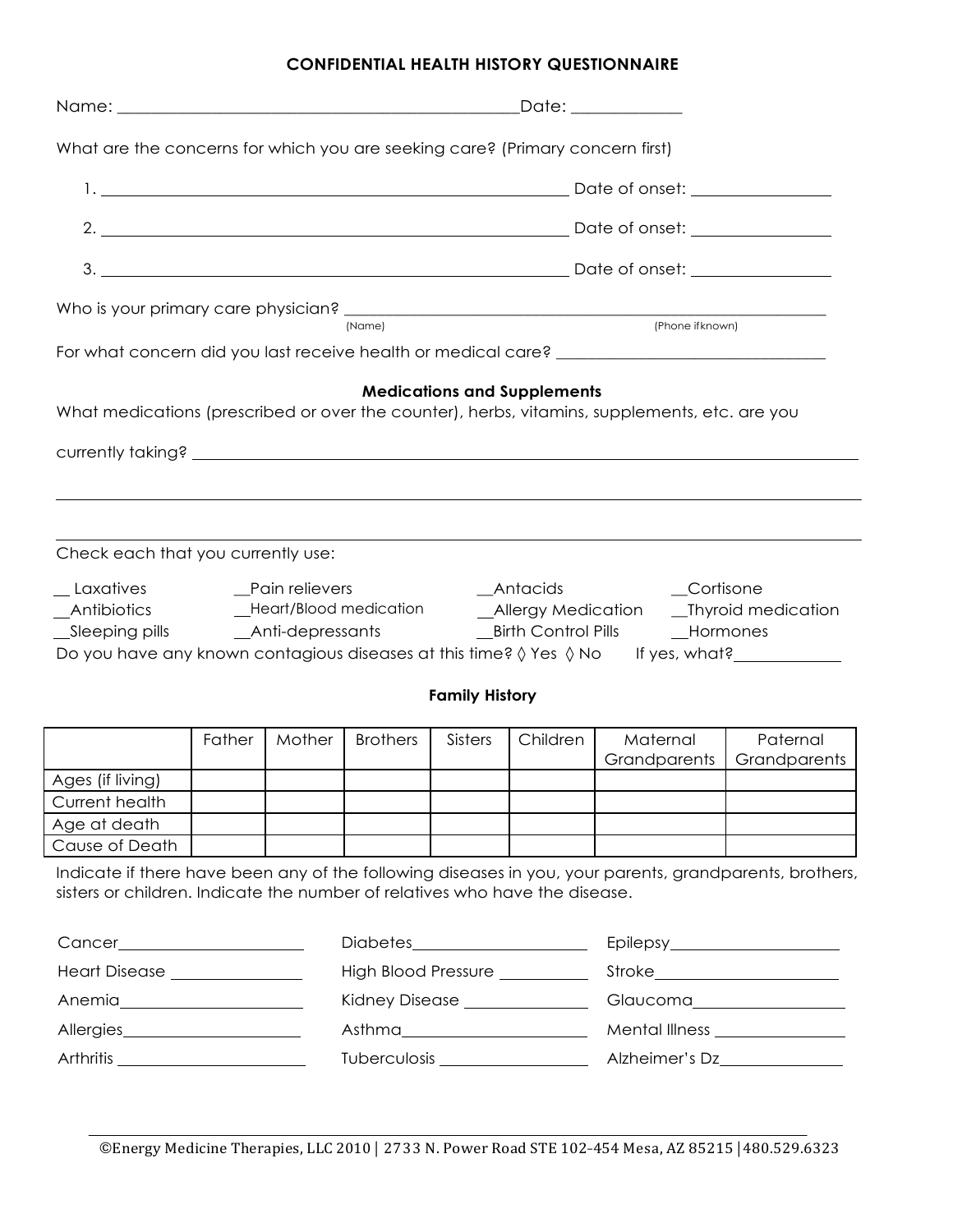| Name: _________                  |    |                                                                                                 |                           |                                           | Date: the contract of the contract of the contract of the contract of the contract of the contract of the contract of the contract of the contract of the contract of the contract of the contract of the contract of the cont |
|----------------------------------|----|-------------------------------------------------------------------------------------------------|---------------------------|-------------------------------------------|--------------------------------------------------------------------------------------------------------------------------------------------------------------------------------------------------------------------------------|
|                                  |    | Have you have any of the following Childhood Illnesses (check if yes)                           |                           |                                           |                                                                                                                                                                                                                                |
|                                  |    |                                                                                                 |                           |                                           | Scarlet fever___Diphtheria____Rheumatic fever____Mumps___Measles___German measles ___                                                                                                                                          |
|                                  |    |                                                                                                 |                           |                                           | Have you had any immunizations? n Yes n No  Negative Reactions? ________________                                                                                                                                               |
|                                  |    | Hospitalizations, Surgery, X-Ray and Special Studies                                            |                           |                                           |                                                                                                                                                                                                                                |
|                                  |    |                                                                                                 |                           |                                           |                                                                                                                                                                                                                                |
|                                  |    |                                                                                                 |                           |                                           |                                                                                                                                                                                                                                |
|                                  |    |                                                                                                 |                           |                                           |                                                                                                                                                                                                                                |
|                                  |    |                                                                                                 |                           |                                           |                                                                                                                                                                                                                                |
|                                  |    |                                                                                                 |                           |                                           |                                                                                                                                                                                                                                |
|                                  |    |                                                                                                 | <b>Allergies</b>          |                                           |                                                                                                                                                                                                                                |
|                                  |    | Are you hypersensitive or allergic to foods, drugs, or environmental substances? Please list:   |                           |                                           |                                                                                                                                                                                                                                |
|                                  |    |                                                                                                 |                           |                                           |                                                                                                                                                                                                                                |
|                                  |    |                                                                                                 | General                   |                                           |                                                                                                                                                                                                                                |
|                                  |    | Weight ________________lbs. Height_______________ Weight 1 year ago_________________________bs. |                           |                                           |                                                                                                                                                                                                                                |
|                                  |    | Maximum (non pregnant) Weight_______________bs. When ___________________________                |                           |                                           |                                                                                                                                                                                                                                |
|                                  |    |                                                                                                 |                           |                                           |                                                                                                                                                                                                                                |
|                                  |    |                                                                                                 | <b>Review of Symptoms</b> |                                           |                                                                                                                                                                                                                                |
|                                  |    | Answer questions or check any of the following you have or have had in the past 6 months.       |                           |                                           |                                                                                                                                                                                                                                |
|                                  |    | Please shade in areas where you are experiencing                                                |                           |                                           |                                                                                                                                                                                                                                |
| pain on figures (if applicable). |    |                                                                                                 |                           |                                           | <b>LIFESTYLE HABITS</b>                                                                                                                                                                                                        |
|                                  |    |                                                                                                 |                           |                                           | Main interests and hobbies? ___________                                                                                                                                                                                        |
|                                  |    |                                                                                                 |                           |                                           | How often do you exercise?                                                                                                                                                                                                     |
|                                  |    |                                                                                                 |                           |                                           | Y _ N Have a religious/spiritual practice                                                                                                                                                                                      |
|                                  |    |                                                                                                 |                           |                                           | $Y$ N Average 6-8 hrs. of sleep                                                                                                                                                                                                |
|                                  |    |                                                                                                 |                           |                                           | $Y$ $\blacksquare$ N Have a supportive relationship                                                                                                                                                                            |
|                                  |    |                                                                                                 |                           | $Y$ N History of abuse<br>N Major traumas |                                                                                                                                                                                                                                |
|                                  |    |                                                                                                 |                           |                                           | N Use recreational drugs                                                                                                                                                                                                       |
|                                  |    |                                                                                                 |                           |                                           | N Treated for drug dependence                                                                                                                                                                                                  |
|                                  |    |                                                                                                 |                           | N Drink coffee                            |                                                                                                                                                                                                                                |
|                                  |    |                                                                                                 |                           |                                           | Y N Drink black or green tea<br>Y N Drink cola or other sodas                                                                                                                                                                  |
|                                  |    |                                                                                                 |                           |                                           | Y _ N Add salt to your food                                                                                                                                                                                                    |
|                                  |    |                                                                                                 |                           | Y N Eat refined sugar                     |                                                                                                                                                                                                                                |
|                                  | WW |                                                                                                 |                           | $Y$ $\blacksquare$ N Enjoy your work      |                                                                                                                                                                                                                                |
|                                  |    |                                                                                                 |                           | Y N Take vacations                        |                                                                                                                                                                                                                                |
|                                  |    |                                                                                                 |                           | Y N Spend time outside                    |                                                                                                                                                                                                                                |
|                                  |    |                                                                                                 |                           |                                           | Y __ N Watch TV? How much? ____                                                                                                                                                                                                |
|                                  |    |                                                                                                 |                           |                                           | $Y$ N Read? How often?<br>Y _ N Use alcoholic beverages                                                                                                                                                                        |
|                                  |    |                                                                                                 |                           |                                           | # per week $\_\_$                                                                                                                                                                                                              |
|                                  |    |                                                                                                 |                           |                                           | Y N Treated for alcoholism                                                                                                                                                                                                     |
|                                  |    |                                                                                                 |                           |                                           | N Use tobacco currently                                                                                                                                                                                                        |
|                                  |    |                                                                                                 |                           | Y.                                        | N Used tobacco in the past                                                                                                                                                                                                     |
|                                  |    |                                                                                                 |                           |                                           | How many years? __ Packs per day?                                                                                                                                                                                              |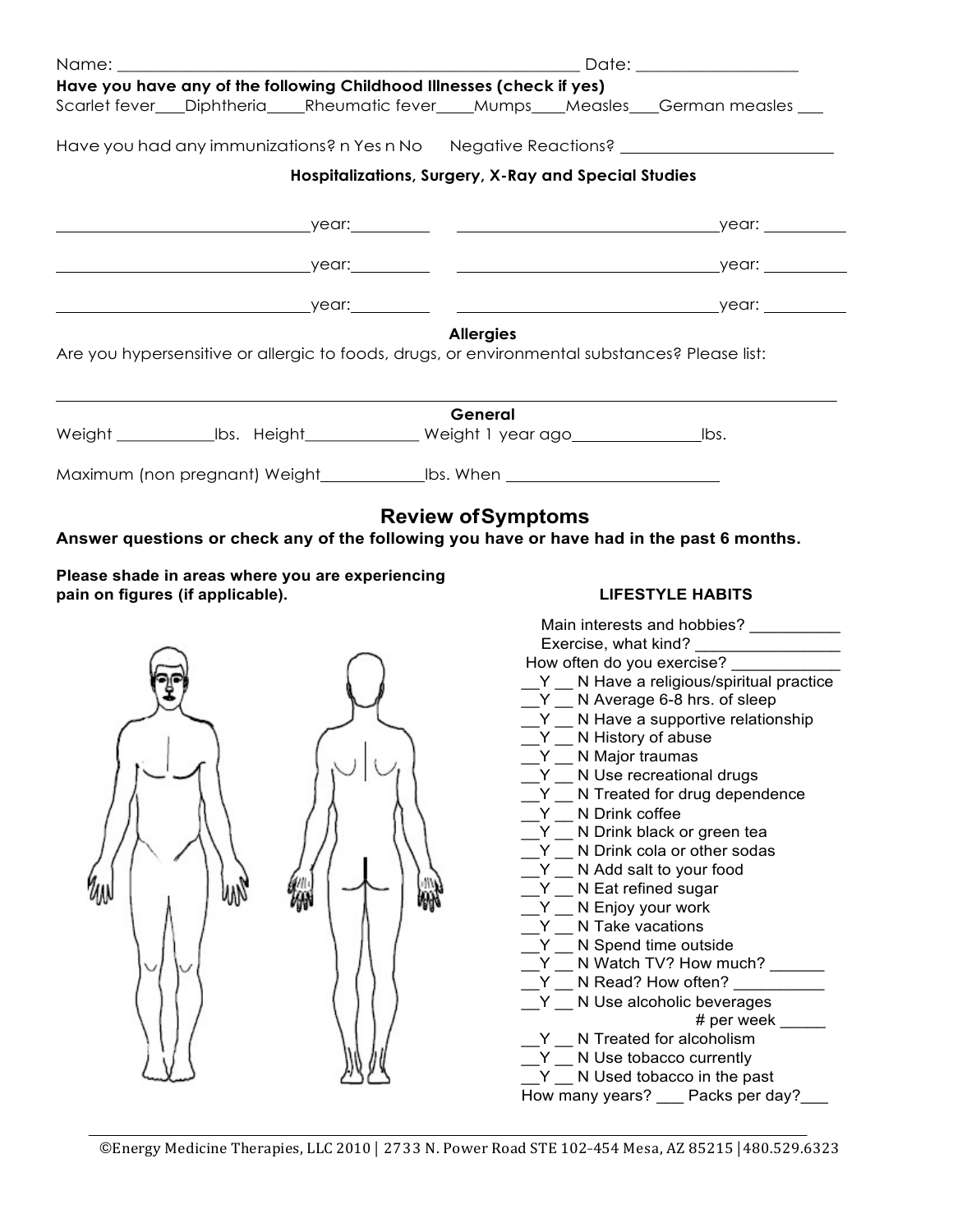| <b>Context of Care Overview</b>                                                                                                                                                                                                                                                                                                              |
|----------------------------------------------------------------------------------------------------------------------------------------------------------------------------------------------------------------------------------------------------------------------------------------------------------------------------------------------|
| I would like to take a moment to welcome you to my practice. Whether you are here for a one-time visit, or<br>are looking for a longer-term comprehensive health solution, I look forward to my role in your care. Below<br>are a few questions that really assist me in understanding you better and how I can best support your<br>health. |
| What is your present level of commitment to address any underlying causes of your signs and symptoms<br>that relate to your lifestyle? (Rate from 0 to 10, with 10 being 100% committed)                                                                                                                                                     |

Name:\_\_\_\_\_\_\_\_\_\_\_\_\_\_\_\_\_\_\_\_\_\_\_\_\_\_\_\_\_\_\_\_\_\_\_\_\_\_\_\_\_\_\_\_\_\_\_\_\_\_\_\_\_\_Date:\_\_\_\_\_\_\_\_\_\_\_\_\_\_\_\_\_\_

| 0% 0 1 2 3 4 5 6 7 8 9 10 |  |  |      |  |  |  |
|---------------------------|--|--|------|--|--|--|
|                           |  |  | 100% |  |  |  |

If you answered less than "10", what stands between your current commitment and 100%?

What behaviors or lifestyle habits do you currently engage in regularly that you believe are selfdestructive lifestyle habits? (Please list)

What potential obstacles do you foresee in addressing the lifestyle factors that are undermining your health and in adhering to the therapeutic protocols that I will be sharing with you?

What behaviors or lifestyle habits do you currently engage in regularly that you believe support your health? (Please list)

What do you love most about your life at this time?